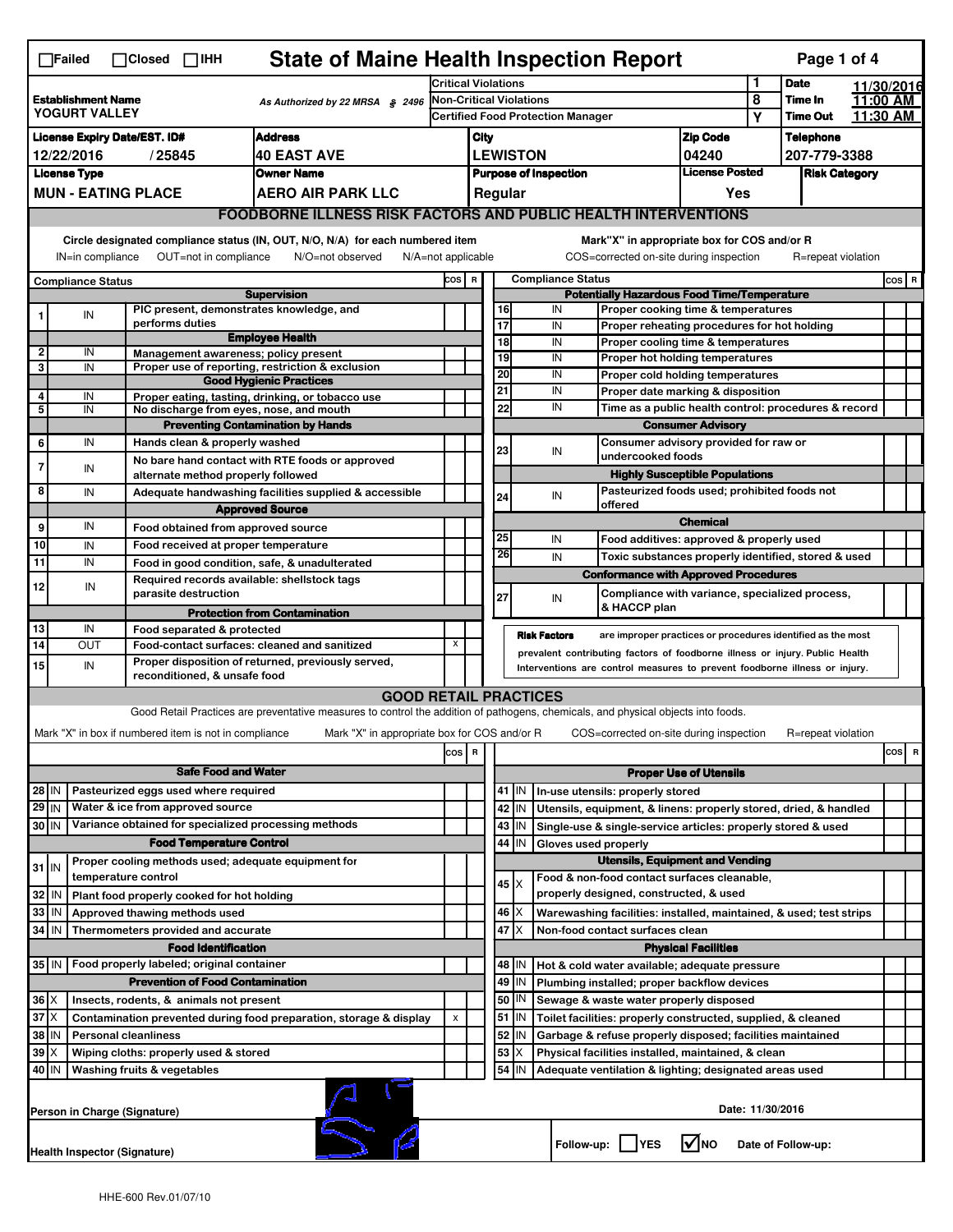|                                                      |                                      | <b>State of Maine Health Inspection Report</b> |                                 | Page 2 of 4               |                          |                                  |
|------------------------------------------------------|--------------------------------------|------------------------------------------------|---------------------------------|---------------------------|--------------------------|----------------------------------|
| <b>Establishment Name</b><br>YOGURT VALLEY           |                                      |                                                | As Authorized by 22 MRSA        | 11/30/2016<br><b>Date</b> |                          |                                  |
| License Expiry Date/EST. ID#<br>12/22/2016<br>/25845 | <b>Address</b><br><b>40 EAST AVE</b> |                                                | City / State<br><b>LEWISTON</b> | /ME                       | <b>Zip Code</b><br>04240 | <b>Telephone</b><br>207-779-3388 |
|                                                      |                                      | <b>Temperature Observations</b>                |                                 |                           |                          |                                  |
| Location                                             | Temperature                          |                                                |                                 | <b>Notes</b>              |                          |                                  |
| hot water                                            | 110                                  |                                                |                                 |                           |                          |                                  |
| cooler                                               | 38                                   |                                                |                                 |                           |                          |                                  |
| sandwich candy bar                                   | 38                                   |                                                |                                 |                           |                          |                                  |



**Health Inspector (Signature)** 



**Date: 11/30/2016**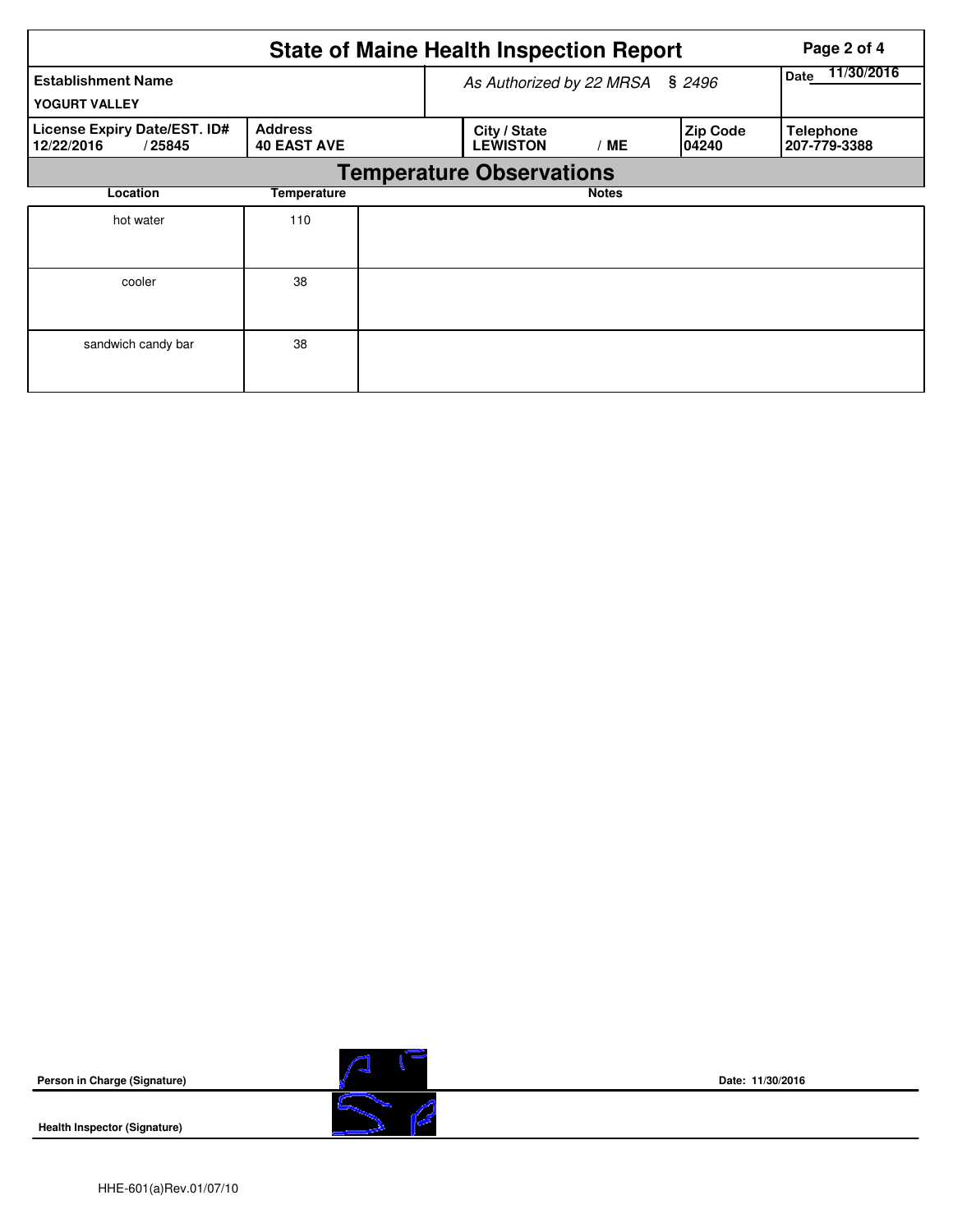| <b>State of Maine Health Inspection Report</b><br>Page 3 of 4                                                                                                                     |                                                                                                                                                    |                                            |           |                          |                           |  |  |  |  |
|-----------------------------------------------------------------------------------------------------------------------------------------------------------------------------------|----------------------------------------------------------------------------------------------------------------------------------------------------|--------------------------------------------|-----------|--------------------------|---------------------------|--|--|--|--|
| <b>Establishment Name</b>                                                                                                                                                         |                                                                                                                                                    |                                            |           |                          | 11/30/2016<br><b>Date</b> |  |  |  |  |
| YOGURT VALLEY                                                                                                                                                                     |                                                                                                                                                    |                                            |           |                          |                           |  |  |  |  |
| License Expiry Date/EST. ID#<br>12/22/2016<br>/25845                                                                                                                              | <b>Address</b><br><b>40 EAST AVE</b>                                                                                                               | City / State<br><b>LEWISTON</b>            | <b>ME</b> | <b>Zip Code</b><br>04240 |                           |  |  |  |  |
|                                                                                                                                                                                   |                                                                                                                                                    | <b>Observations and Corrective Actions</b> |           |                          |                           |  |  |  |  |
|                                                                                                                                                                                   | Violations cited in this report must be corrected within the time frames below, or as stated in sections<br>8-405.11 and 8-406.11 of the Food Code |                                            |           |                          |                           |  |  |  |  |
| 14: 4-601.11.(A): C: Equipment food-contact surfaces and utensils are not clean to sight and touch.                                                                               |                                                                                                                                                    |                                            |           |                          |                           |  |  |  |  |
| INSPECTOR NOTES: utensils dirty sandbar COS                                                                                                                                       |                                                                                                                                                    |                                            |           |                          |                           |  |  |  |  |
| 36: 6-202.13: N: Insect control devices are improperly designed and constructed / located.                                                                                        |                                                                                                                                                    |                                            |           |                          |                           |  |  |  |  |
| INSPECTOR NOTES: remove fly strips hanging from ceilings above yogurt machines                                                                                                    |                                                                                                                                                    |                                            |           |                          |                           |  |  |  |  |
| 37: 3-307.11: N: Food not protected from other sources of contamination.                                                                                                          |                                                                                                                                                    |                                            |           |                          |                           |  |  |  |  |
| INSPECTOR NOTES: mop in prep sink COS                                                                                                                                             |                                                                                                                                                    |                                            |           |                          |                           |  |  |  |  |
| 39: 4-101.16: N: Unacceptable use of sponges.                                                                                                                                     |                                                                                                                                                    |                                            |           |                          |                           |  |  |  |  |
| INSPECTOR NOTES: spones not allowed                                                                                                                                               |                                                                                                                                                    |                                            |           |                          |                           |  |  |  |  |
| 45: 4-101.11.(D): N: Utensils or equipment food contact surfaces not smooth / easily cleanable.                                                                                   |                                                                                                                                                    |                                            |           |                          |                           |  |  |  |  |
| INSPECTOR NOTES: cover on candy sandbar cracked/replace                                                                                                                           |                                                                                                                                                    |                                            |           |                          |                           |  |  |  |  |
| 46: 4-302.14: N: No chemical test kit available.                                                                                                                                  |                                                                                                                                                    |                                            |           |                          |                           |  |  |  |  |
| INSPECTOR NOTES: need sanitizer test strips                                                                                                                                       |                                                                                                                                                    |                                            |           |                          |                           |  |  |  |  |
| 47: 4-602.13: N: Non-food contact surfaces are not cleaned at a frequency necessary to preclude accumulation of soil residues.                                                    |                                                                                                                                                    |                                            |           |                          |                           |  |  |  |  |
|                                                                                                                                                                                   | <b>INSPECTOR NOTES: clean cooler and freezers</b>                                                                                                  |                                            |           |                          |                           |  |  |  |  |
| 53: 6-101.11.(A): N: Indoor surfaces are not properly constructed as to be smooth, durable, and easily cleanable or constructed of nonabsorbent material<br>in areas of moisture. |                                                                                                                                                    |                                            |           |                          |                           |  |  |  |  |
| INSPECTOR NOTES: paint walls where peeling paint is located                                                                                                                       |                                                                                                                                                    |                                            |           |                          |                           |  |  |  |  |
| 53: 6-501.16: N: Mops are not being properly stored.                                                                                                                              |                                                                                                                                                    |                                            |           |                          |                           |  |  |  |  |
| <b>INSPECTOR NOTES:</b>                                                                                                                                                           |                                                                                                                                                    |                                            |           |                          |                           |  |  |  |  |
|                                                                                                                                                                                   |                                                                                                                                                    |                                            |           |                          |                           |  |  |  |  |
|                                                                                                                                                                                   |                                                                                                                                                    |                                            |           |                          |                           |  |  |  |  |
|                                                                                                                                                                                   |                                                                                                                                                    |                                            |           |                          |                           |  |  |  |  |
|                                                                                                                                                                                   |                                                                                                                                                    |                                            |           |                          |                           |  |  |  |  |
|                                                                                                                                                                                   |                                                                                                                                                    |                                            |           |                          |                           |  |  |  |  |
| Person in Charge (Signature)                                                                                                                                                      |                                                                                                                                                    |                                            |           | Date: 11/30/2016         |                           |  |  |  |  |

**Health Inspector (Signature)** 

 $\overline{\mathcal{D}}$ 

 $\mathbb{Z}$